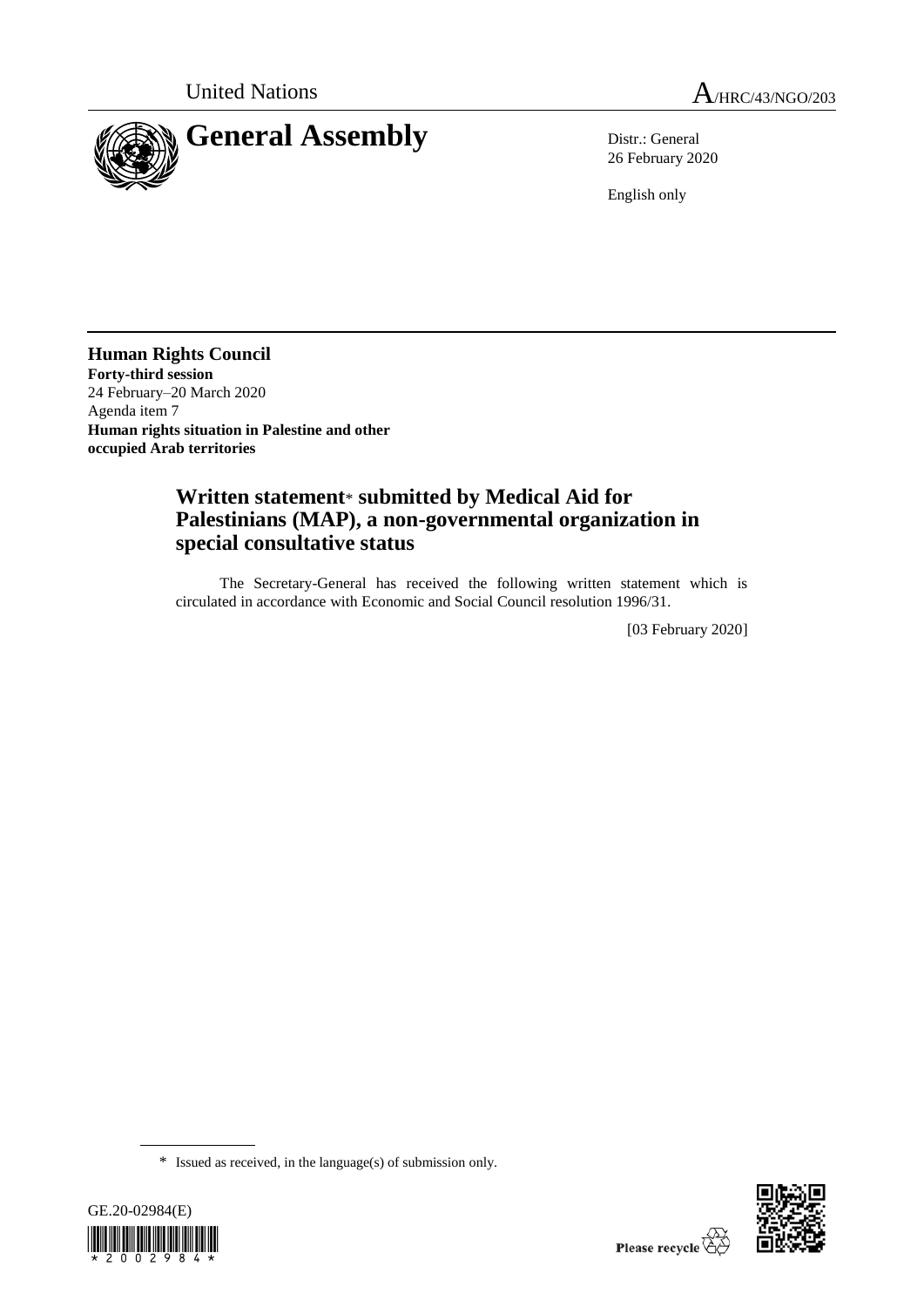# **Rights to health and dignity in the Occupied Palestinian territory**

#### **Overview and legal framework**

Medical Aid for Palestinians (MAP) is a humanitarian and development organisation, operating in the occupied Palestinian territory and Lebanon. Our key areas of work are women and children's health; disability; mental health and psychosocial support; and emergency response, including support for limb reconstruction services in Gaza. We wish to express deep concern regarding ongoing violations of Palestinians' rights to health and dignity across the occupied Palestinian territory.

International humanitarian law stipulates that, as the occupying power, Israel is responsible for providing protection for and access to healthcare for the Palestinian population under its control. As a State Party to the International Covenant on Economic, Social and Cultural Rights, Israel has also committed to take steps to achieve the full realisation of the right to the highest attainable standard of physical and mental health. Israel's policies and practices in the West Bank, including East Jerusalem, and Gaza nevertheless demonstrate disregard for these obligations and lack of accountability for abuses.

### **Rights to health and dignity in the West Bank**

In 2019, Israeli authorities demolished or seized 623 Palestinian homes and other structures in the West Bank, including East Jerusalem, a 35% increase from 2018. <sup>1</sup> This resulted in 914 Palestinians displaced (more than half children), almost double the number in 2018. Demolitions constitute a threat to residents' physical and mental health.<sup>2</sup>

In Area C of the West Bank, Israel inhibits the construction of medical infrastructure and essential services such as water, sanitation and electricity for Palestinians. Consequently, there are no permanent healthcare centres for approximately 300,000 Palestinians living in Area C. For half of the 351 Palestinian communities in Area C the closest clinic is over 30km away.

Movement restrictions, limited access to potable water, poverty, restricted livelihoods, and persistent threats of demolitions and forcible transfer all negatively affect the health and wellbeing of Palestinians in Area C. Malnutrition is a continuing concern: 23% of Bedouin children in the Jordan Valley suffer stunting, with potentially life-long impacts on economic, educational and health outcomes. Half of all children in the Jordan Valley (49%) and 19% of mothers are anaemic.<sup>3</sup>

## **Rights to health and dignity in Gaza**

The intensified and illegal closure imposed by Israel since 2007<sup>4</sup> is a primary driver of humanitarian needs in Gaza. This has accelerated the de-development<sup>5</sup> of the healthcare system directly, through restrictions on movement of people and goods, and indirectly, through economic damage and compounding Gaza's political and functional separation from the West Bank.

<sup>1</sup> OCHA (2019)

[https://www.ochaopt.org/sites/default/files/demolition\\_monthly\\_report\\_december\\_2019.pdf](https://www.ochaopt.org/sites/default/files/demolition_monthly_report_december_2019.pdf)

<sup>2</sup> MAP (2017[\) https://www.map.org.uk/downloads/health-under-occupation---map-report-2017.pdf](https://www.map.org.uk/downloads/health-under-occupation---map-report-2017.pdf) p21

<sup>3</sup> PNIPH (2016) [https://pniph.org/public//uploads/A4%20Report.pdf](https://pniph.org/public/uploads/A4%20Report.pdf)

<sup>4</sup> ICRC (2010)<https://www.icrc.org/en/doc/resources/documents/update/palestine-update-140610.htm>

<sup>5</sup> UNCT (2017[\) https://unsco.unmissions.org/sites/default/files/gaza\\_10\\_years\\_later\\_-](https://unsco.unmissions.org/sites/default/files/gaza_10_years_later_-_11_july_2017.pdf)  $\_11$  $july\_2017.pdf$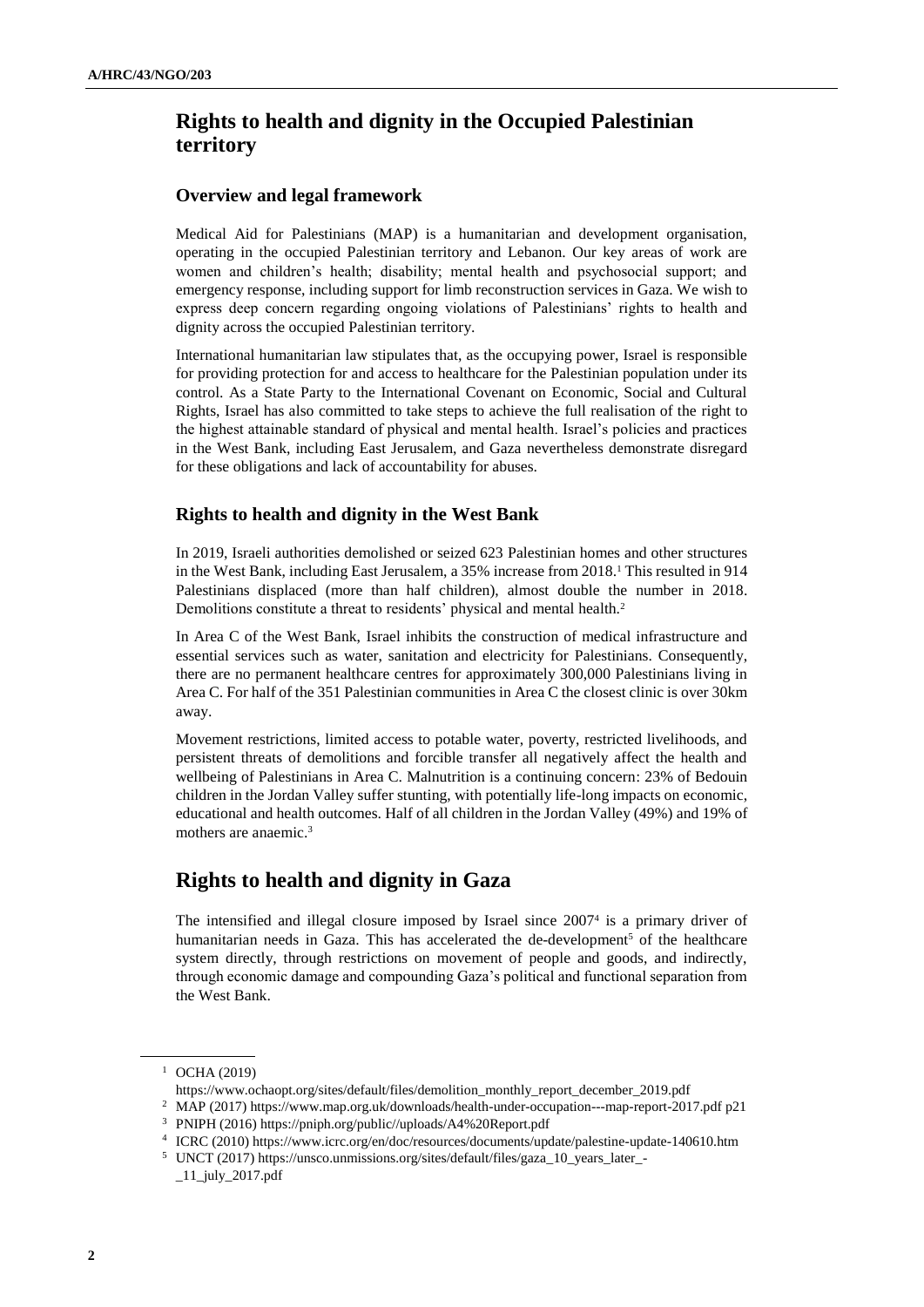MAP's assessment is that the UN's warning that Gaza would be unliveable by 2020 has indeed come true. <sup>6</sup> Some 96% of aquifer water is undrinkable. <sup>7</sup> Unemployment reached 47% in 2019, with youth unemployment at 64%. <sup>8</sup> Almost half of the population (46%) lives below poverty line and 62% of households are food insecure.<sup>9</sup> One in ten children in Gaza suffers stunting.<sup>10</sup>

Gaza's hospitals often lack adequate supplies to treat patients. According to the Ministry of Health, 48% of essential medicines and 26% of medical disposables were at 'zero stock' in 2019, meaning less than one month's supply available at Gaza's Central Drug Store. The health of patients with cancer and kidney disease is particularly threatened, with 58% of chemotherapy drugs and 41% of kidney dialysis medicines at zero stock in December 2019.

Restrictions to the exit of health workers limits professional development opportunities outside Gaza, leading to shortages of specialists in cardiovascular surgery, oncology, ophthalmology and neurosurgery. Only 15% of applications for health workers to exit Gaza were approved by Israel in 2018.<sup>11</sup> Israel's onerous "dual-use list" of materials it classifies as having a potential military use restricts entry of some medical equipment including X-ray scanners and medical radiosotopes.

With certain medical specialties only available at hospitals in East Jerusalem, the West Bank, or abroad, and the quality of healthcare diminished in Gaza, many patients require referral outside for treatment. In 2019 Israel denied 9% of exit permit applications (2,164 applications, including 363 for children), and delayed 26% past the appointment date (6,404 applications, including 1,763 for children).<sup>12</sup> Of patients referred outside, 31% required cancer treatments. <sup>13</sup> Cancer patients applying for chemotherapy and/or radiotherapy whose permits are delayed or denied are 1.45 times less likely to survive in subsequent years.<sup>14</sup>

Almost half (49%) of 26,798 permit requests for patient accompaniers were denied or delayed. <sup>15</sup> This is particularly problematic for parents accompanying sick children and for companions of the elderly and those with disabilities, and compounds stress and worry of patients. Restrictions by Egypt at the Rafah border also restrict patients' ability to exit for treatment.

### **Right to health and dignity in the context of the "Great March of Return"**

The "Great March of Return" demonstrations since 30 March 2018 occur in a context of and are partly motivated by Gaza's humanitarian collapse, and the continuing denial of Palestinian refugees' internationally-recognised right of return.

Israel's use of force against demonstrators has been characterised by widespread use of live ammunition, teargas and rubber-coated steel bullets. Between 30 March 2018 and 31 October 2019, 35,450 Palestinians were injured and 212 killed (including 46 children) by Israeli

<sup>6</sup> UNCT (2012[\) https://www.unrwa.org/userfiles/file/publications/gaza/Gaza%20in%202020.pdf](https://www.unrwa.org/userfiles/file/publications/gaza/Gaza%20in%202020.pdf) 

<sup>7</sup> Gisha (2020) [https://gisha.org/en-blog/2020/01/01/the-un-predicted-gaza-would-be-unlivable-by-](https://gisha.org/en-blog/2020/01/01/the-un-predicted-gaza-would-be-unlivable-by-2020-they-were-right/)[2020-they-were-right/](https://gisha.org/en-blog/2020/01/01/the-un-predicted-gaza-would-be-unlivable-by-2020-they-were-right/) 

<sup>8</sup> OCHA (2020[\) https://www.ochaopt.org/sites/default/files/hrp\\_2020.pdf](https://www.ochaopt.org/sites/default/files/hrp_2020.pdf)

<sup>9</sup> OCHA (2020[\) https://www.ochaopt.org/sites/default/files/hrp\\_2020.pdf](https://www.ochaopt.org/sites/default/files/hrp_2020.pdf)

<sup>10</sup> OHCHR (2018)

<https://www.ohchr.org/EN/NewsEvents/Pages/DisplayNews.aspx?NewsID=22854&LangID=E>

<sup>11</sup> WHO (2019[\) https://apps.who.int/gb/ebwha/pdf\\_files/WHA72/A72\\_33-en.pdf](https://apps.who.int/gb/ebwha/pdf_files/WHA72/A72_33-en.pdf) <sup>12</sup> WHO (2019)

[http://www.emro.who.int/images/stories/palestine/documents/Dec\\_2019\\_Monthly\\_Updated.pdf?ua=1](http://www.emro.who.int/images/stories/palestine/documents/Dec_2019_Monthly_Updated.pdf?ua=1)  <sup>13</sup> WHO (2020)

[http://www.emro.who.int/images/stories/palestine/documents/Dec\\_2019\\_Monthly\\_Updated.pdf?ua=1](http://www.emro.who.int/images/stories/palestine/documents/Dec_2019_Monthly_Updated.pdf?ua=1) <sup>14</sup> WHO (2019)

[https://reliefweb.int/sites/reliefweb.int/files/resources/WHO\\_Right\\_to\\_health\\_2018\\_Web-final.pdf](https://reliefweb.int/sites/reliefweb.int/files/resources/WHO_Right_to_health_2018_Web-final.pdf) <sup>15</sup> WHO (2020)

[http://www.emro.who.int/images/stories/palestine/documents/Dec\\_2019\\_Monthly\\_Updated.pdf?ua=1](http://www.emro.who.int/images/stories/palestine/documents/Dec_2019_Monthly_Updated.pdf?ua=1)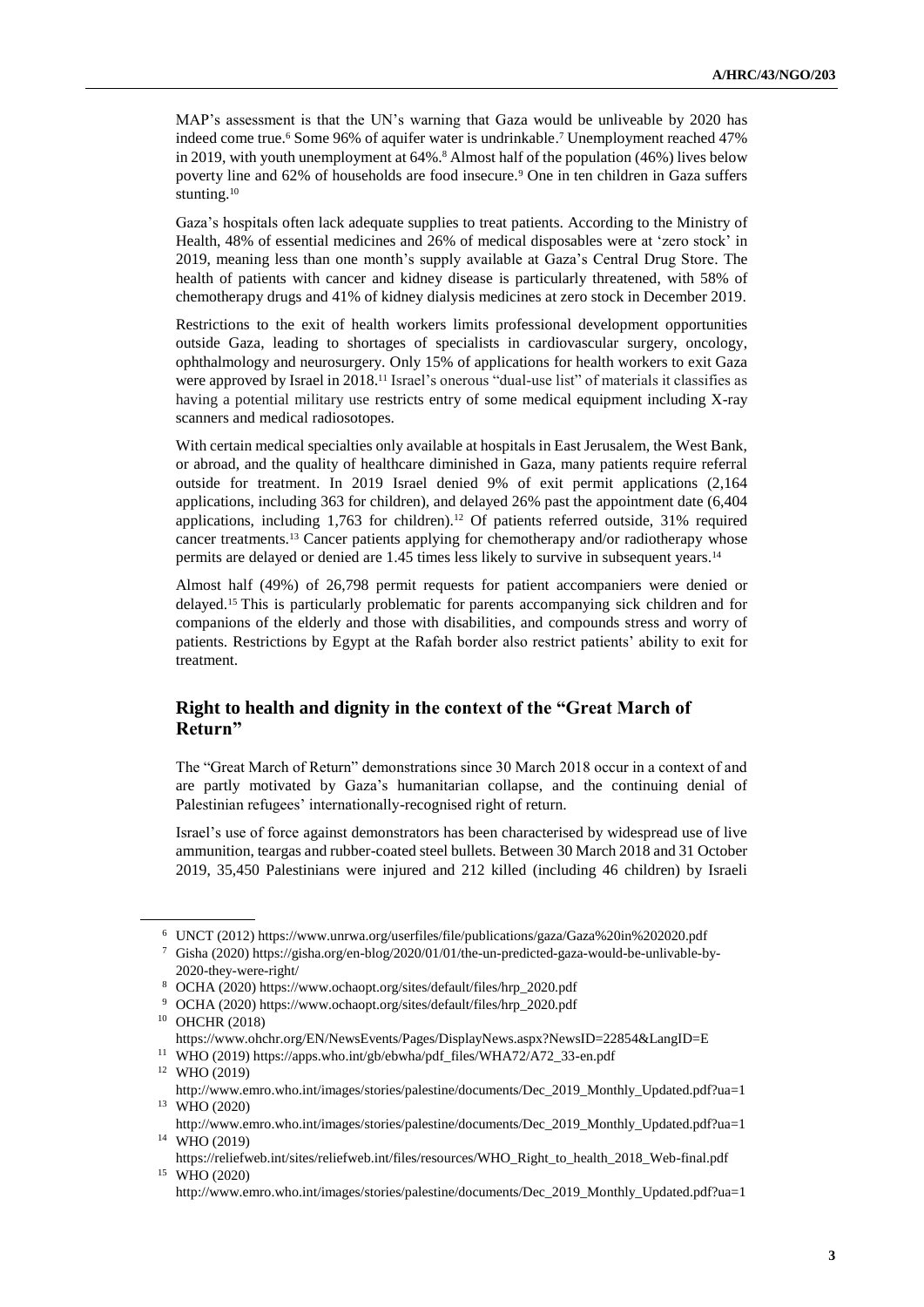forces.<sup>16</sup> Some 7,996 Palestinians suffered gunshot wounds, predominantly to their limbs. An estimated 1,209-1,746 patients require expensive specialised limb reconstruction treatment of up to seven surgeries and extensive rehabilitation up to two years.<sup>17</sup> Some 149 amputations have taken place, including 30 to children.<sup>18</sup>

This influx of trauma patients has compounded pressures on Gaza's healthcare system, including the postponement of 8,000 elective surgeries.<sup>19</sup> Israel's "dual-use" list severely restrict entry of carbon fibre components used to stabilise and treat limb injuries, and carbon fibre and epoxy resins used to produce artificial limbs, resulting in patients being fitted with heavier, less comfortable alternatives. <sup>20</sup> Despite diminished local healthcare capacity, only 17% of applications for patients injured during the demonstrations were approved up to 31 December 2019.<sup>21</sup>

#### **Attacks on healthcare and chronic impunity**

Information provided to MAP supports findings of the WHO and others that health-workers have been killed and injured by Israeli forces while trying to reach, treat and evacuate wounded at the "Great March of Return". These are only the latest instances of such attacks on Palestinian healthcare, hitherto committed with impunity.<sup>22</sup>

From the beginning of the protests to December 2019, Israeli forces injured 845 Palestinian health workers and damaged 118 ambulances.<sup>23</sup> Three health workers were killed by live ammunition in 2018 (Musa Abu-Hassanin, Razan al-Najjar and Abdallah al-Qutati).<sup>24</sup> Paramedic (Mohammed al-Jedeili) was shot with a rubber-coated steel bullet on 3 May 2019, which fractured his skull, and he died on 10 June while being treated in hospital in Hebron.<sup>25</sup>

In March 2019, the UN Commission of Inquiry "found reasonable grounds to believe that Israeli snipers intentionally shot health workers, despite seeing that they were clearly marked as such."*<sup>26</sup>* These killings and injuries of health workers also occur in a context where "the Government of Israel has consistently failed to meaningfully investigate and prosecute commanders and soldiers for crimes and violations committed against Palestinians or to provide reparation to victims."<sup>27</sup>

<sup>16</sup> OCHA (2019[\) https://www.ochaopt.org/content/humanitarian-snapshot-casualties-context](https://www.ochaopt.org/content/humanitarian-snapshot-casualties-context-demonstrations-and-hostilities-gaza-30-mar-2018-3)[demonstrations-and-hostilities-gaza-30-mar-2018-3](https://www.ochaopt.org/content/humanitarian-snapshot-casualties-context-demonstrations-and-hostilities-gaza-30-mar-2018-3)

<sup>17</sup> OCHA (2019[\) https://www.ochaopt.org/content/gaza-health-sector-still-struggling-cope-great-march](https://www.ochaopt.org/content/gaza-health-sector-still-struggling-cope-great-march-return-injuries)[return-injuries](https://www.ochaopt.org/content/gaza-health-sector-still-struggling-cope-great-march-return-injuries)

<sup>18</sup> WHO (2019)

[http://www.emro.who.int/images/stories/palestine/documents/SitRep\\_Aug\\_2019\\_v0\\_SH\\_rev\\_GRO.p](http://www.emro.who.int/images/stories/palestine/documents/SitRep_Aug_2019_v0_SH_rev_GRO.pdf?ua=1) [df?ua=1](http://www.emro.who.int/images/stories/palestine/documents/SitRep_Aug_2019_v0_SH_rev_GRO.pdf?ua=1)

<sup>19</sup> OCHA (2019[\) https://www.ochaopt.org/content/addressing-needs-gaza-patients-waitlist](https://www.ochaopt.org/content/addressing-needs-gaza-patients-waitlist)

<sup>20</sup> OCHA (2018[\) https://www.ochaopt.org/content/addressing-rehabilitation-needs-palestinians](https://www.ochaopt.org/content/addressing-rehabilitation-needs-palestinians-seriously-injured-during-gaza-demonstrations)[seriously-injured-during-gaza-demonstrations](https://www.ochaopt.org/content/addressing-rehabilitation-needs-palestinians-seriously-injured-during-gaza-demonstrations)

<sup>21</sup> WHO (2020)

[http://www.emro.who.int/images/stories/palestine/documents/Dec\\_2019\\_Monthly\\_Updated.pdf?ua=1](http://www.emro.who.int/images/stories/palestine/documents/Dec_2019_Monthly_Updated.pdf?ua=1/) <sup>22</sup> MAP (2017[\) https://www.map.org.uk/downloads/health-under-occupation---map-report-2017.pdf](https://www.map.org.uk/downloads/health-under-occupation---map-report-2017.pdf)

p11-18  $23$  WHO (2020)

[http://www.emro.who.int/images/stories/palestine/documents/Dec\\_2019\\_Monthly\\_Updated.pdf?ua=1](http://www.emro.who.int/images/stories/palestine/documents/Dec_2019_Monthly_Updated.pdf?ua=1/) <sup>24</sup> MAP (2019[\) https://www.map.org.uk/news/archive/post/972-uk-must-help-protect-health-workers-in-](https://www.map.org.uk/news/archive/post/972-uk-must-help-protect-health-workers-in-gaza-at-un-human-rights-council)

[gaza-at-un-human-rights-council](https://www.map.org.uk/news/archive/post/972-uk-must-help-protect-health-workers-in-gaza-at-un-human-rights-council)

<sup>&</sup>lt;sup>25</sup> MAP (2019[\) https://www.youtube.com/watch?v=15FnW8pnU6k&feature=emb\\_title](https://www.youtube.com/watch?v=15FnW8pnU6k&feature=emb_title)

<sup>26</sup> COI OPT (2019) [https://www.ohchr.org/EN/HRBodies/HRC/RegularSessions/Session40/Documents/A\\_HRC\\_40\\_74\\_](https://www.ohchr.org/EN/HRBodies/HRC/RegularSessions/Session40/Documents/A_HRC_40_74_CRP2.pdf) [CRP2.pdf](https://www.ohchr.org/EN/HRBodies/HRC/RegularSessions/Session40/Documents/A_HRC_40_74_CRP2.pdf) p154

<sup>27</sup> Ibid. p200.